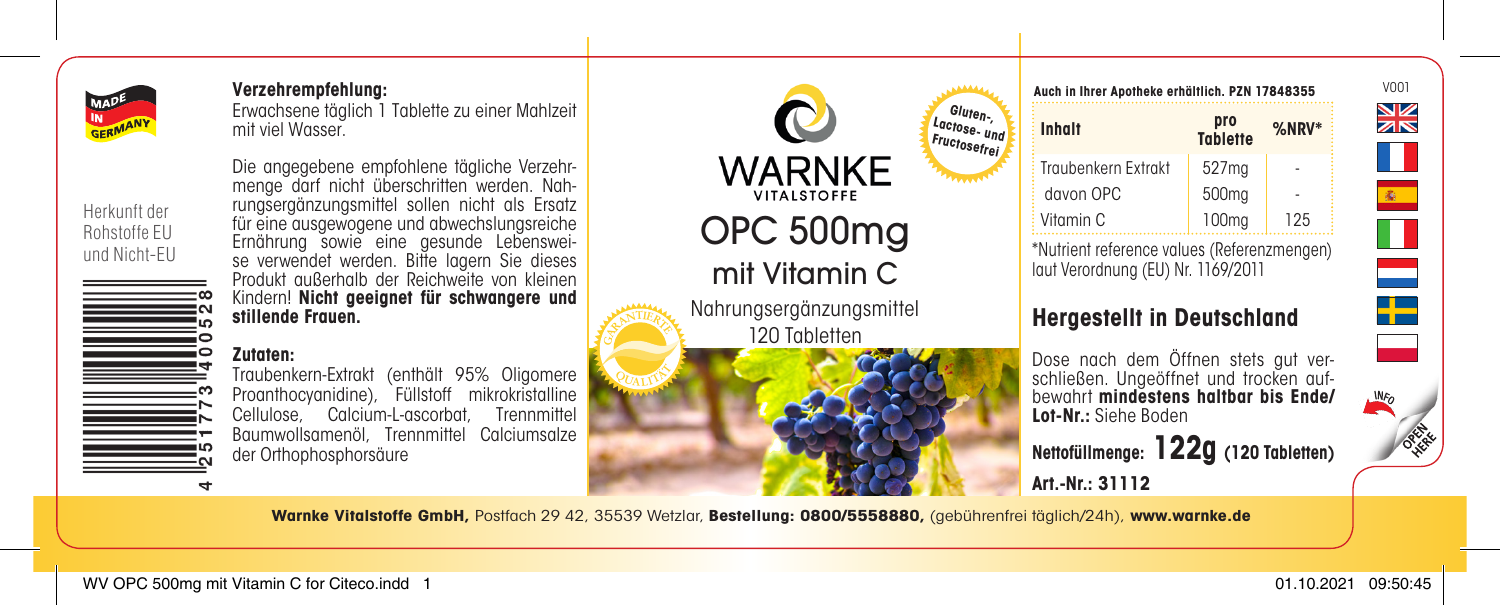WV OPC 500mg mit Vitamin C for Citeco.indd 2 01.10.2021 09:50:45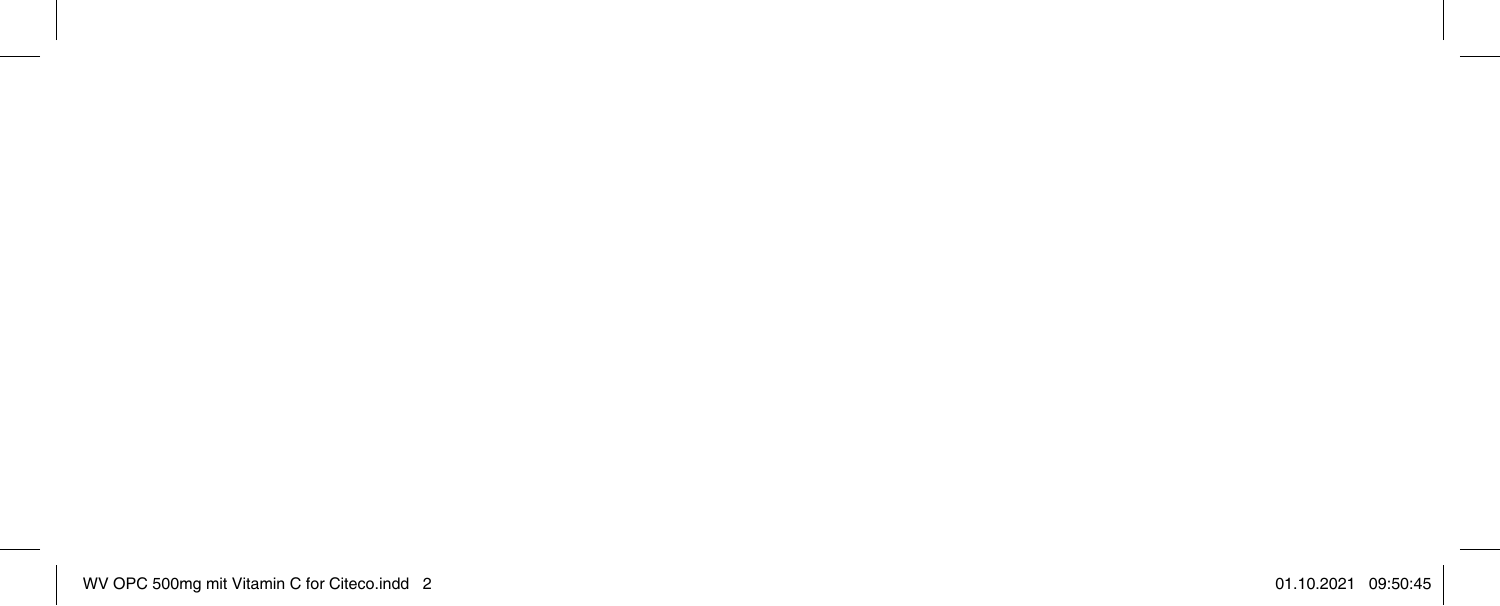# Directions:

Adults 1 tablet daily with a meal and plenty of water.

Do not exceed the recommended daily intake. Food supplements should not be used as a substitute for a balanced and varied diet or a healthy lifestyle. Keep out of reach of children! Not suitable for pregnant and breastfeeding women.

#### Ingredients:

Grape Seed Extract (contains 95% oligomeric proanthocyanidins), Bulking Agent<br>Microcrystalline Cellulose, Calcium-L-As-Microcrystalline Cellulose, corbate, Anti-Caking Agent Cottonseed Oil, Anti-Caking Agente Calcium Salts of Orthophosphoric Acid



| ŀΠ.<br>and | <b>Supplement Facts</b>   | per<br>Table |
|------------|---------------------------|--------------|
| δe         | <b>Grape Seed Extract</b> | 527m         |
|            | of which OPC              | 500m         |
|            | Vitamin C                 | 100m         |

\*Nutrient reference values according to Regu- lation (EU) No 1169/2011

per %NRV\*  $527ma$  - $500$ mg - $100$ mg 125

# Made in Germany

Always close tightly after use. Store in a dry place. Best before end/batch No.: See bottom

Net content: 122g (120 Tablets)

Product No.: 31112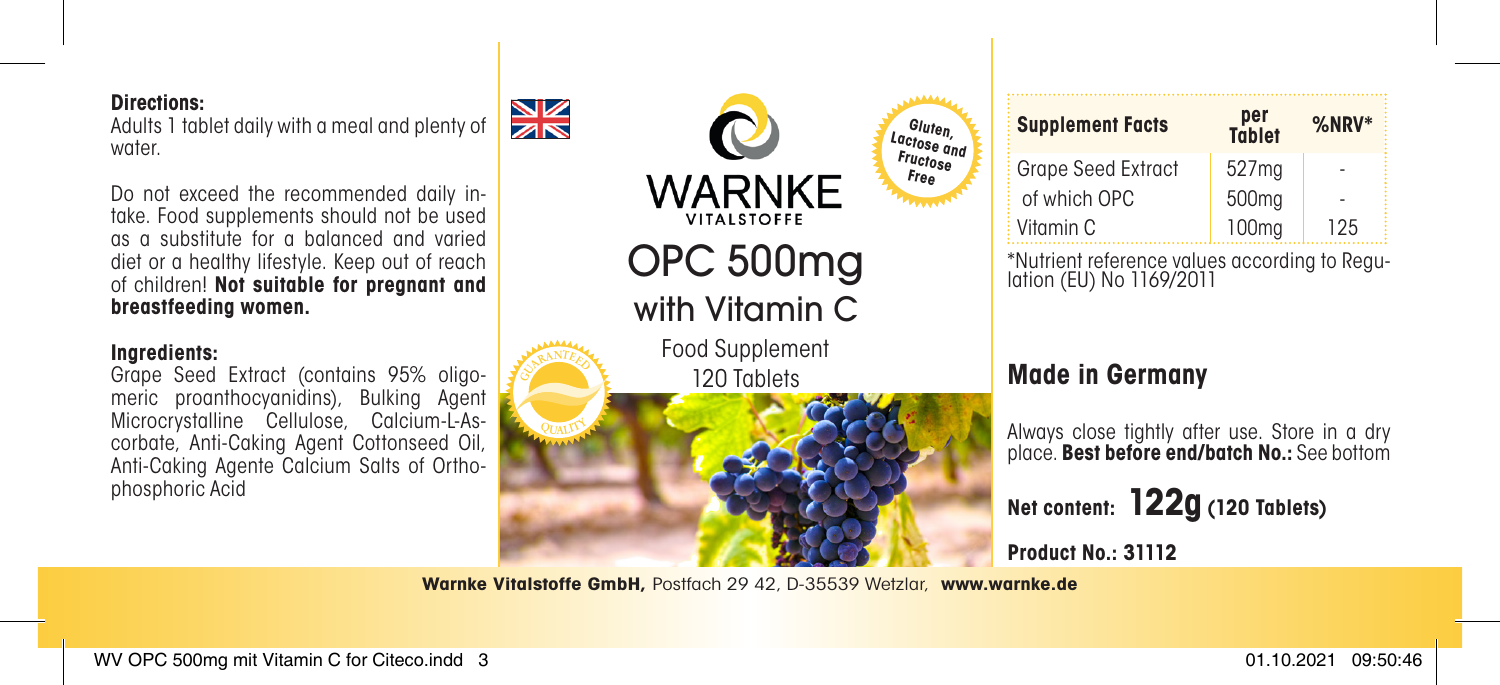### Posologie:

Adultes, 1 comprimé par jour au repas avec un grand verre d'eau.

La dose quotidienne recommandée ne doit pas être dépassée. Les compléments alimentaires ne doivent en aucun cas se substituer à une alimentation variée, équilibrée et à un mode de vie sain. Tenir le produit hors de portée des enfants. Ne convient pas aux femmes enceintes et allaitantes.

#### Composition:

Extrait de pépins de raisin (contient 95% d'oligo-proanthocyanidines), agent de charge cellulose microcristalline, L-ascorbate de calcium, agent antiagglomérant huile de graine de coton, agent antiagglomérant sels calciques de l'acide orthophosphorique



| <b>Contenu</b>              | par<br>Comprimé   | $%$ VNR* |
|-----------------------------|-------------------|----------|
| Extrait de Pépins de Raisin | 527mg             |          |
| dont OPC                    | 500 <sub>mg</sub> |          |
| VItamine C                  | 100 <sub>mg</sub> | 125      |

\*Valeurs nutritionnelles de référence conformément au Règlement (UE) n° 1169/2011

# Fabriqué en Allemagne

Bien refermer la boite après utilisation. À conserver au sec et à consommer de préférence avant fin/N° de lot: Voir le fond de la boite

Quantité nette: 122g (120 Comprimés)

N° d'article: 31112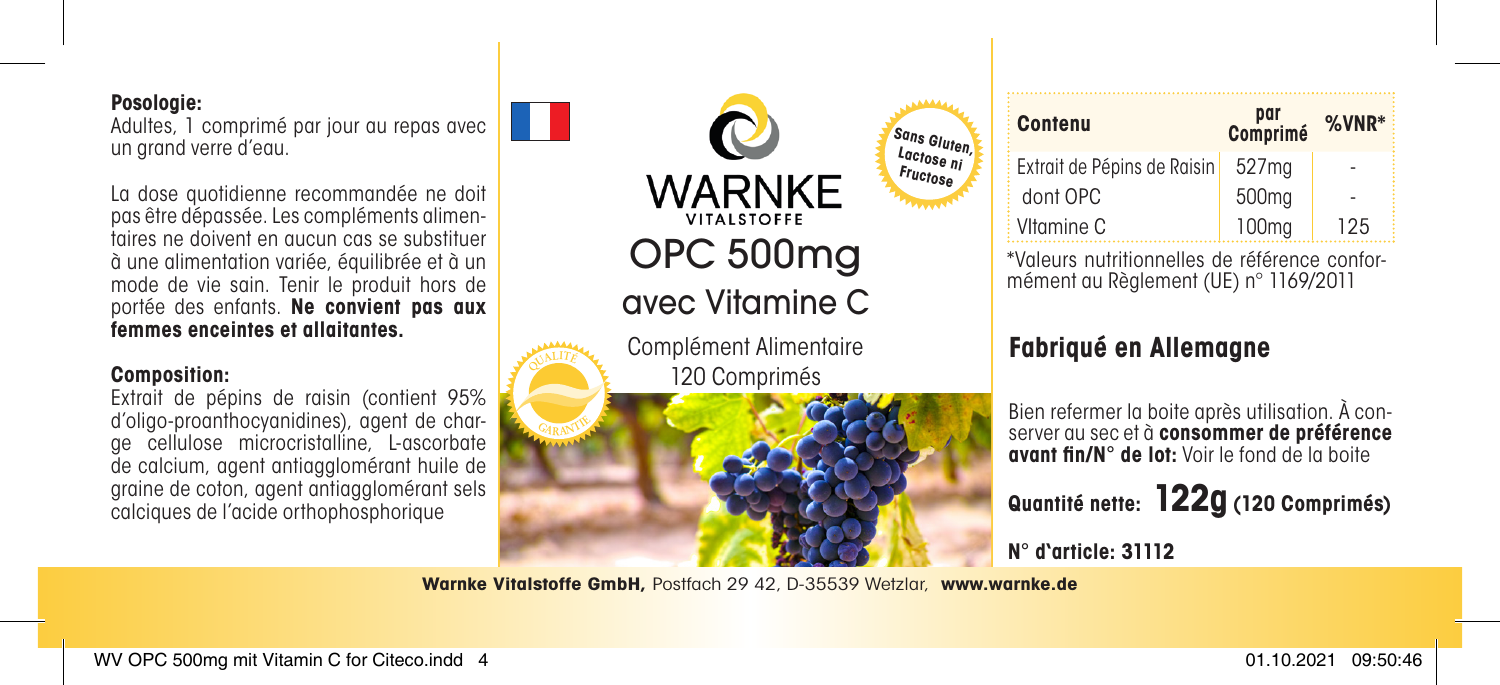Recomendación de consumo:

Adultos, tomar 1 comprimido al día con una comida y abundante agua.

La dosis diaria expresamente recomendada no debe ser sobrepasada. Los complementos alimenticios no deben utilizarse como sustituto de una dieta equilibrada. Mantenga este producto fuera del alcance de los niños<br>más pequeños. **No apto para mujeres em**barazadas o en período de lactancia.

## Ingredientes:

Extracto de semilla de uva (contiene 95% de proantocianidinas oligoméricas), agente de carga celulosa microcristalina, L-ácido ascórbico, antiaglomerante aceite vegetal hidrogenado (semilla de algodón), antiaglomerante sales cálcicas de ácido ortofosfórico



| Información<br><b>Nutricional</b> | por<br>Comprimido | $%$ VRN $*$ |
|-----------------------------------|-------------------|-------------|
| Extracto de Semilla de Uva        | 527mg             |             |
| de los cuales OPC                 | 500 <sub>mg</sub> |             |
| VItamina C                        | 100 <sub>mg</sub> | 125         |

\*Valores de referencia de nutrientes según el Reglamento (UE) n° 1169/2011

Una vez abierto, cierre el bote correctamente.<br>Conservar en un lugar seco y fresco. Consumir preferentemente antes del fin de/N° de lote: Ver en la base

Cantidad neta: 122g (120 Comprimidos)

Núm. de art°: 31112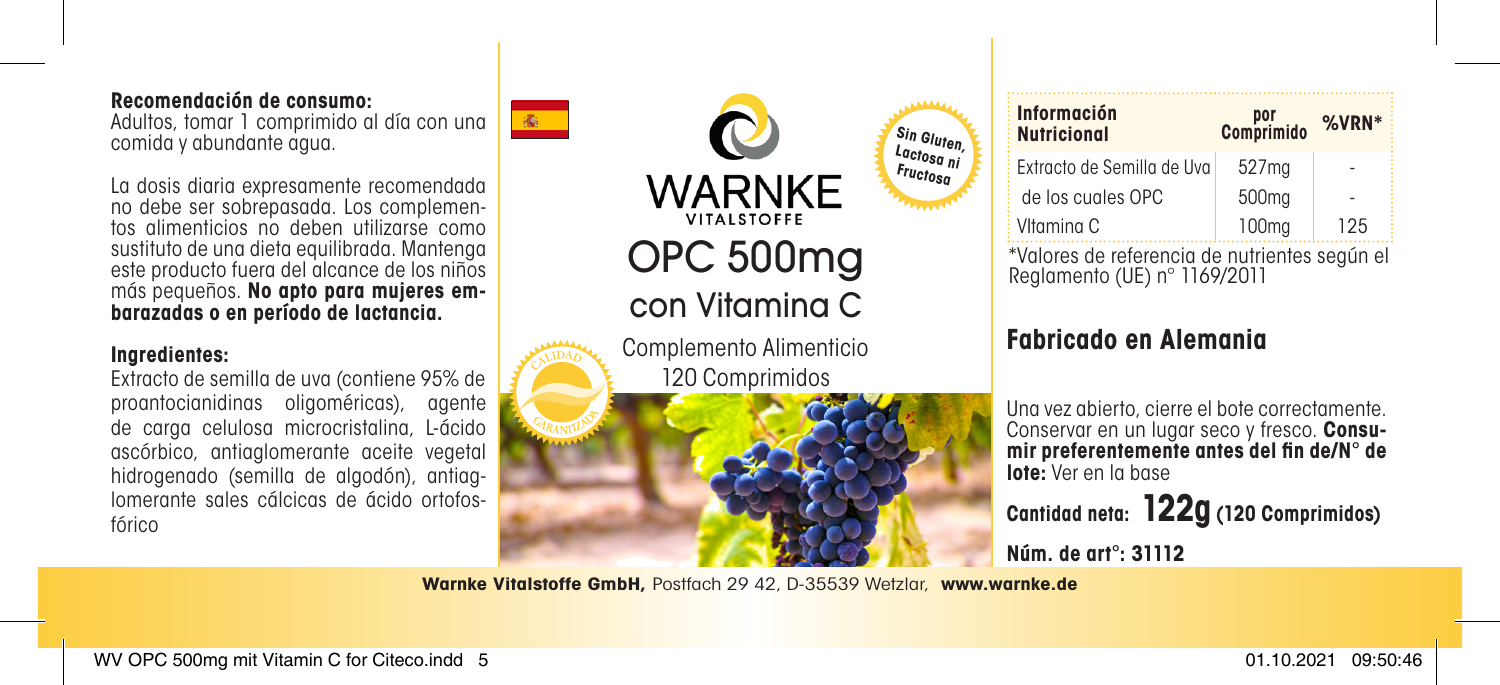### Posologia consigliata:

Adulti, 1 compressa al giorno durante un pasto con molta acqua.

Non superare la dose giornaliera consigliata. Gli integratori alimentari non vanno intesi<br>come sostituti di una dieta varia ed equilibracome sostituti di una dieta varia ed equilibra- ta e di uno stile di vita sano. Si prega di tenere questo prodotto fuori dalla portata dei bambini. Non adatto per donne in gravidanza o durante il periodo d'allattamento.

## Ingredienti:

Estratto di semi d'uva (contiene 95% di proantocianidine oligomeriche), agente di carica cellulosa microcristallina, L-ascorbato di calcio, agente antiagglomerante olio di semi di cotone, agente antiagglomerante sali di calcio dell'acido ortofosforico



| <b>Contenuto</b>         | per<br>Compressa  | $%$ VNR $*$ |
|--------------------------|-------------------|-------------|
| : Estratto di Semi d'Uva | 527mg             | ۰           |
| di cui OPC               | 500 <sub>mg</sub> |             |
| Vitamina C               | 100 <sub>mg</sub> | 125         |

\*Valori nutritivi di riferimento secondo il Regolamento (UE) n. 1169/2011

Chiudere bene il flacone una volta aperto. Conservare in un luogo asciutto e consumarsi preferibilmente entro la fine/N° lotto: Vedi sul fondo

Quantità netta: 122g (120 Compresse)

N° articolo: 31112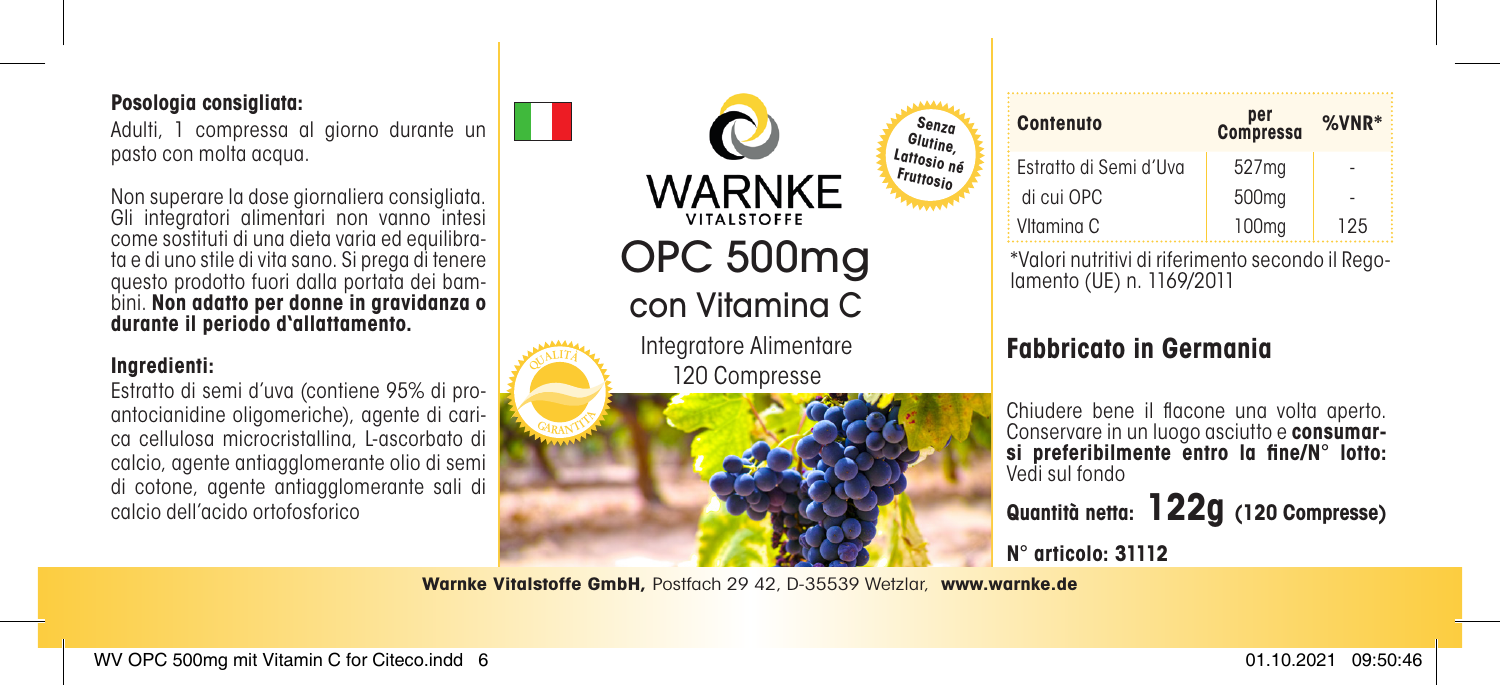# Aanbevolen dosering:

Volwassenen 1 tablet per dag tijdens een maaltijd met veel water.

De dagelijkse aanbevolen dosering niet overschrijden. Voedingssupplementen zijn geen vervanging voor een evenwichtige en gevarieerde maaltijd en een gezonde leefwijze. Buiten bereik van kleine kinderen houden. Niet geschikt voor zwangere vrouwen en vrouwen die borstvoeding geven.

# Ingrediënten:

Druivenpitten extract (bevat 95% oligomere proanthocyanidinen), vulstof microkristallijne cellulose, calcium-L-ascorbaat, antiklontermiddel katoenzaad olie, antiklontermiddel calciumzouten van orthofosforzuur



| <b>Inhoud</b>                | per<br>Tablet     | %VRW* |
|------------------------------|-------------------|-------|
| <b>Druivenpitten Extract</b> | 527mg             |       |
| waarvan OPC                  | 500 <sub>mg</sub> |       |
| Vltamine C                   | 100 <sub>mg</sub> | 125   |

\*Voedingsreferentiewaarden volgens Veror- dening (EU) no. 1169/2011

Na het openen altijd goed sluiten. Ongeo-<br>pend en droog bewaren. **Ten minste houd-**<br>**baar tot einde/batch No**.: Zie bodem

Nettohoeveelheid: 122g (120 Tabletten)

Art. No.: 31112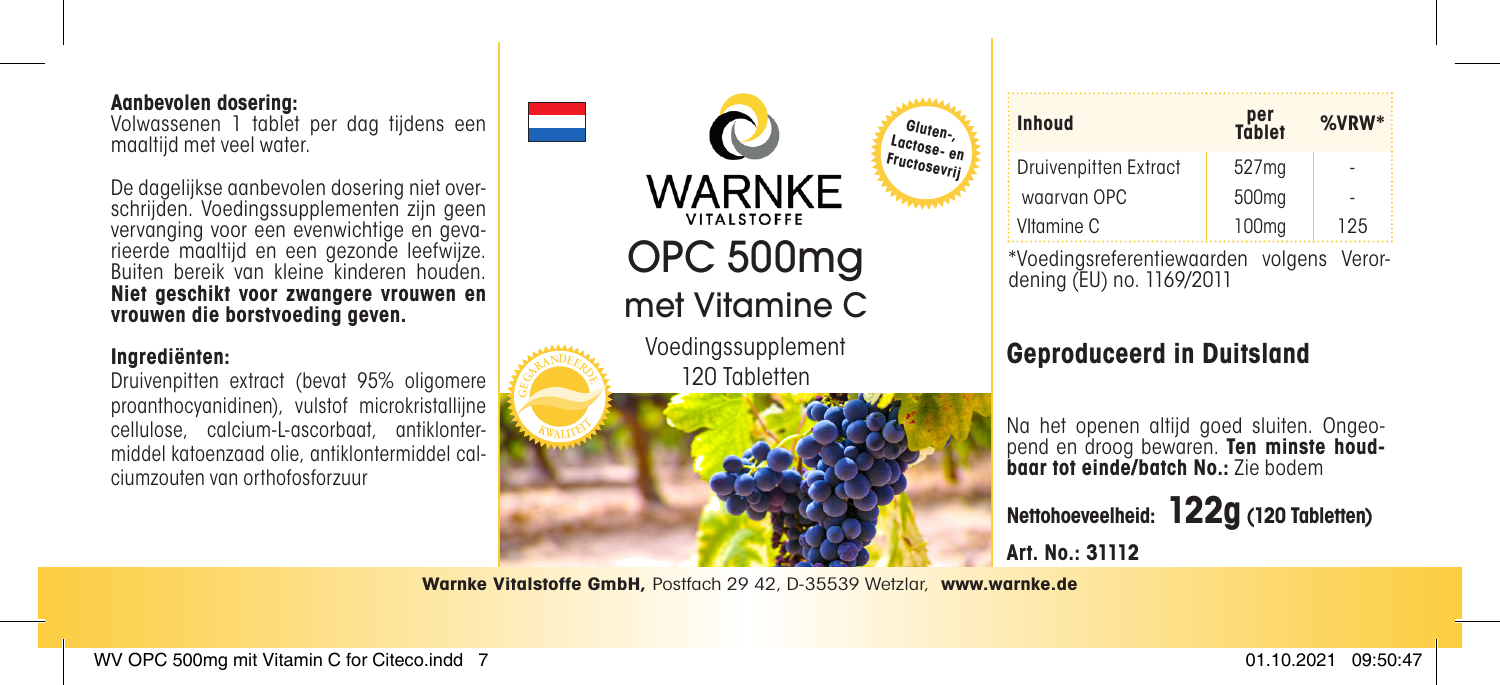#### Rekommenderat intag:

Vuxna 1 tablett dagligen med en måltid med mycket vatten.

Den rekommenderade dagliga dosen bör inte överskridas. Kosttillskott bör inte användas som ersättning för en balanserad och va rierad kost eller en hälsosam livsstil. Förvara den här produkten utom räckhåll för små barn! Inte lämpligt för gravida och ammande kvinnor.

### Ingredienser:

Druvkärnextrakt (innehåller 95% oligomera proantocyanidiner), fyllmedel mikrokristallin cellulosa, kalcium-L-askorbat, antikakningsmedel bomullsfröolja, antikakningsmedel Kalciumsalter av ortofosforsyra



| Innehåll            | per<br>Tablett    | $%$ NRV* |
|---------------------|-------------------|----------|
| Vindruvskärnextrakt | 527mg             |          |
| varay OPC           | 500 <sub>ma</sub> |          |
| C-vitamin           | 100 <sub>mg</sub> | 125      |

\* Näringsvärden enligt förordning (EU) nr 1169/2011

Tillverkad i Tyskland

Stäng alltid burken tätt efter öppnandet. Lag- ras oöppnad och på en torr plats, bäst före slutet / partinummer: se botten

Nettoinnehåll: 122g (120 Tabletter)

Produktnr.: 31112